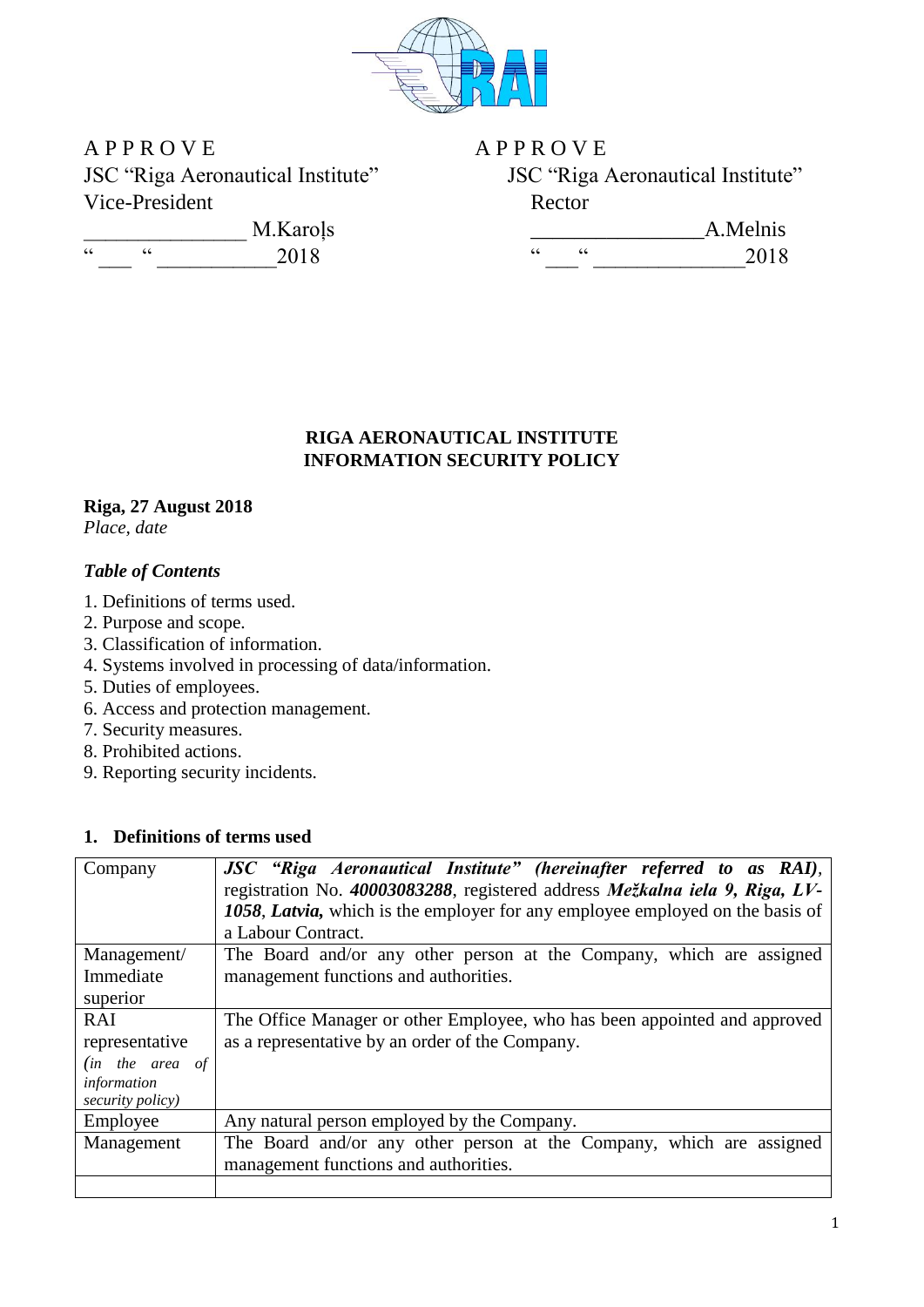| Third party | A natural person, legal person or other person, which is not linked to the |  |  |  |  |  |  |
|-------------|----------------------------------------------------------------------------|--|--|--|--|--|--|
|             | Company.                                                                   |  |  |  |  |  |  |

## **2. Purpose and scope**

- 2.1. The purpose of the RAI's information security system is to protect employees, partners and customers of RAI from illegal or harmful direct or indirect, intentional or accidental actions of persons, when processing information and data that get at the disposal of respective persons, as well as using certain equipment for the needs of performance of their job duties.
- 2.2. The Information Security Policy (hereinafter referred to as the Policy) regulates processing of information in any systems or on any media, which are involved in processing of data/information at RAI, regardless of whether processing of data/information is related to internal commercial operations of or external relations of RAI with any third persons.
- 2.3. This Policy also regulates how Employees of RAI use the equipment and tools available to them within the scope of performance of their job duties.
- 2.4. The Policy can be applicable jointly with any other policies, regulations, procedures and/or guidelines, internal and working regulations, the RAI Constitution, etc., which the RAI periodically takes and introduces.
- 2.5. All the questions about the information security system and matters of security of information/data, which are not stipulated in the Policy, should be addressed to the Management and/or the Office Manager*.*

#### **3. Classification of information**

- 3.1. Any information/data, which becomes available to Employees in the course of performance of their job duties, if such information/data are related to RAI and its operations, customers or cooperation partners, shall be deemed belonging to RAI and confidential, and therefore protected by relevant regulatory enactments on protection of confidential information, trade/commercial secrets and personal data.
- 3.2. In order to ensure proper protection of information and data, RAI shall classify internal information. Information/data shall be protected regardless of whether such information comes at the disposal of any Employee in the form of any printed materials, on any data storage devices, as audio/video materials or in any other way.

| Category           | <b>Description</b>                                                                                                                                                                     | Scope of applicability (including, but<br>not limited to)                                                                                                                                                                                                                                          |
|--------------------|----------------------------------------------------------------------------------------------------------------------------------------------------------------------------------------|----------------------------------------------------------------------------------------------------------------------------------------------------------------------------------------------------------------------------------------------------------------------------------------------------|
| Public information | Information,<br>which can<br>processed and distributed at and<br>outside<br>RAI without<br>any<br>negative effect on RAI, any of<br>its partners, customers and/or<br>related parties. | be (a)Public financial statements submitted<br>to state authorities;<br>(b) Information, which is available in<br>public resources or otherwise publicly<br>known, unless it has become publicly<br>known, because an Employee acted in<br>violation of information/data security<br>requirements. |
| Internal           | Any information, any use of $ (a)$ Any                                                                                                                                                 | drafted<br>and/or<br>documents                                                                                                                                                                                                                                                                     |
| information        | which, if it happens in violation                                                                                                                                                      | prepared by an Employee, structural                                                                                                                                                                                                                                                                |
|                    | of requirements of applicable                                                                                                                                                          | unit of RAI;                                                                                                                                                                                                                                                                                       |

3.3. RAI shall use the following general classification of information: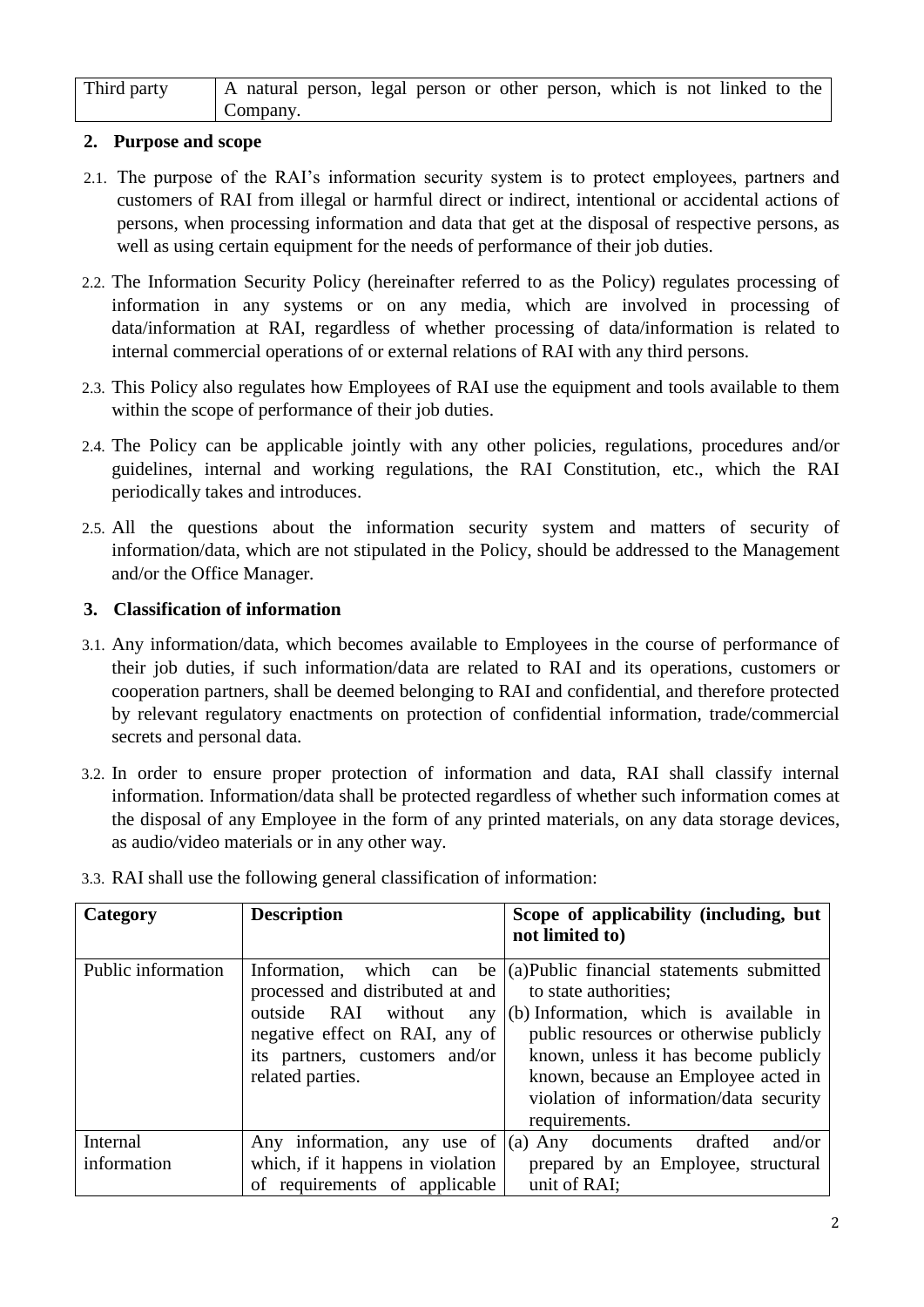|                             | regulatory enactments, this $(6)$ Any<br>Policy or any other regulation<br>adopted by RAI, can harm<br>interests of RAI and/or any of<br>Employees,<br>its<br>partner,<br>customers.                                                                                                                                                                                                                                            | catalogues (of<br>contacts,<br>information, WinStudent database,<br>Accounting database, etc.) created for<br>the purposes of commercial activity of<br>RAI;<br>(c) Any internal service reports, notices,<br>statements, opinions drafted for the<br>needs of commercial activity of RAI.                                                                                                                                                                                            |
|-----------------------------|---------------------------------------------------------------------------------------------------------------------------------------------------------------------------------------------------------------------------------------------------------------------------------------------------------------------------------------------------------------------------------------------------------------------------------|---------------------------------------------------------------------------------------------------------------------------------------------------------------------------------------------------------------------------------------------------------------------------------------------------------------------------------------------------------------------------------------------------------------------------------------------------------------------------------------|
| Confidential<br>information | Any information, which is so<br>essential for RAI, any of its<br>customers and/or partners or<br>related parties, unauthorised<br>disclosure of which<br>may<br>negatively affect commercial<br>activity, operations, reputation,<br>general status of RAI, its<br>shareholders, customers and/or<br>cooperation<br>and<br>partners,<br>serious harm can be inflicted on<br>any such persons as a result of<br>such disclosure. | (a) Policy, procedural,<br>internal<br>regulations, management decisions;<br>(b) Information, which is labelled as a<br>trade secret of RAI for the Employee;<br>(c) Other financial, human resources,<br>legal, marketing information, sales<br>procedures, plans and operations;<br>(d) Business, production plans;<br>(e) Personal identification data;<br>(f) Information protected by cooperation<br>contracts, which RAI concluded in<br>the course of its commercial activity. |

## **4. Systems involved in processing of data/information**

- 4.1. Any information systems, including, but not limited to computer equipment, any software, operating systems, any storage media, network accounts, e-mail accounts, browser systems and any other technical base and tools, used in the operation of RAI, are considered property of RAI.
- 4.2. Any Employee shall be liable to use such technical equipment and tools with due care and attention, and only for the purposes related to commercial activity of RAI. The only exceptions are the cases, when RAI grants technical equipment to an Employee (for example, a mobile device), giving an explicit consent to its use for personal means.

## **5. Duties of employees**

- 5.1. Any information/data, which get at the disposal of the Employee, when they perform their job duties, shall be deemed confidential and should be used as confidential, observing their protection according to this Policy, and shall not be disclosed to any third parties, unless the Management informs that such information has become public or was otherwise reclassified into information, which is no longer protected according to the procedure laid down in this Policy.
- 5.2. All the personal data and other information, using which a natural person can be identified, shall be collected and processed only, when needed and to the extent it is needed for the purposes of performance of Employee's job duties, provided that such actions are carried out within the limits of the authority granted to the Employee and according to the data protection requirements envisaged in the law (in particular, according to Regulation (EU) 2016/679 of the European Parliament and of the Council of 27 April 2016 on the protection of natural persons with regard to the processing of personal data and on the free movement of such data, and repealing Directive 95/46/EC (General Data Protection Regulation)).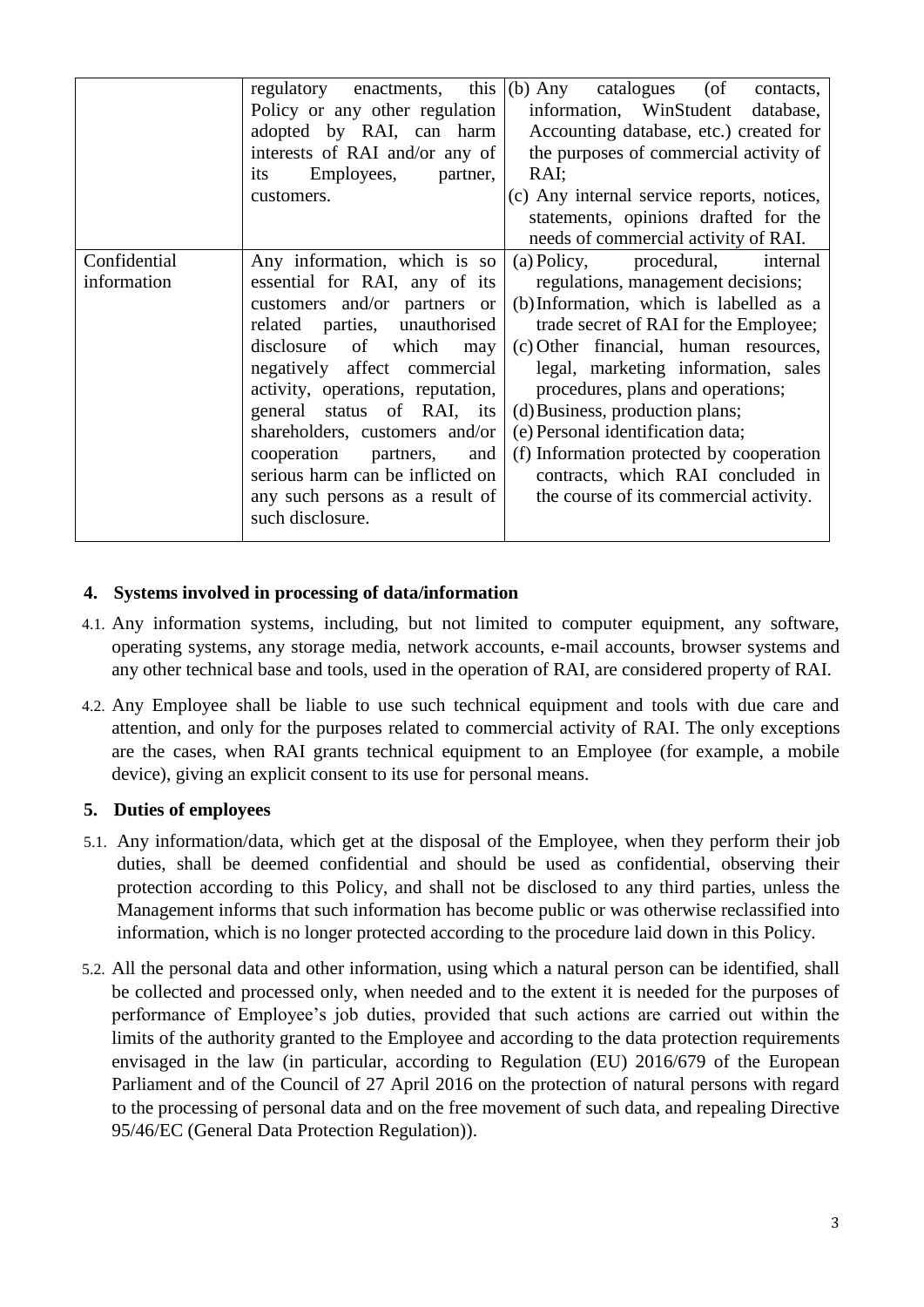- 5.3. Any requests of data and/or requests for processing of data, which any Employees received from data owners – natural persons in the course of performance of his/her job duties, shall be sent immediately for further review by the Board.
- 5.4. Any Employee shall be liable to observe this Policy, as well as fulfil the requirements of applicable local, regional or international regulatory enactments envisaging information/data processing and protection conditions. Failure to observe this Policy shall be considered a serious violation of the work procedures and may result, at the discretion of RAI, in disciplinary penalty or firing of the Employee. The Employee in violation may also be held administratively or criminally liable.

## **6. Access and protection management**

- 6.1. Employees may access any devices available to Employees, if it is necessary for the needs of performance of job duties of respective Employees, within the scope of their responsibility and on a need-to-know basis. Access rights to any systems do not mean that the Employee is authorised to view or use all the information available in the respective system.
- 6.2. System safety passwords shall be created with due care, in such a way that they cannot be guessed, they do not include personal data and are changed on a regular basis (at least once in 3 (three) months). Any Employee is personally responsible for the compliance of his/her password with this Policy and other regulations of RAI.
- 6.3. The Employee shall access confidential information / data only, if such authorisations are envisaged in the Employment Contract of the respective Employee, and/or if RAI has granted such authorisation to the Employee.

#### **7. Security measures**

- 7.1. All the data and information collected and processed in any form (printed, electronic, etc.) are subject to the requirements of this Policy and any regulatory framework with regard to collection, processing, protection and storage of such data/information, and such documents should be stored in a safe place specified by RAI with such a period of storage as envisaged by applicable laws and/or specified by RAI.
- 7.2. Employees are prohibited to store any confidential information in their personal devices, with the exception of information, which is temporarily necessary for any specified job-related activity. All the necessary confidential and personally identifiable information should be stored only in the cloud storage approved by IT staff of RAI and in the intranet of RAI. Any downloading of such data to local devices should be avoided and should be done only, when it is reasonably necessary due to processing of information for working needs.
- 7.3. A properly authorised IT staff of RAI shall be entitled to filter and supervise access of Employees to internet and activities of Employees on the internet according to the requirements of applicable regulatory enactments.
- 7.4. Any mobile, portable devices (including laptops, tablets, smartphones and other palmtop devices), as well as any cloud information storages should be approved by the IT staff of RAI and properly protected to prevent any unauthorised access.
- 7.5. Only licensed systems and software authorised by RAI can be installed in equipment and tools used at RAI. A permission of the IT staff should be received before downloading and installation of any software in the devices owned by Employees and used for the purposes described in this Policy.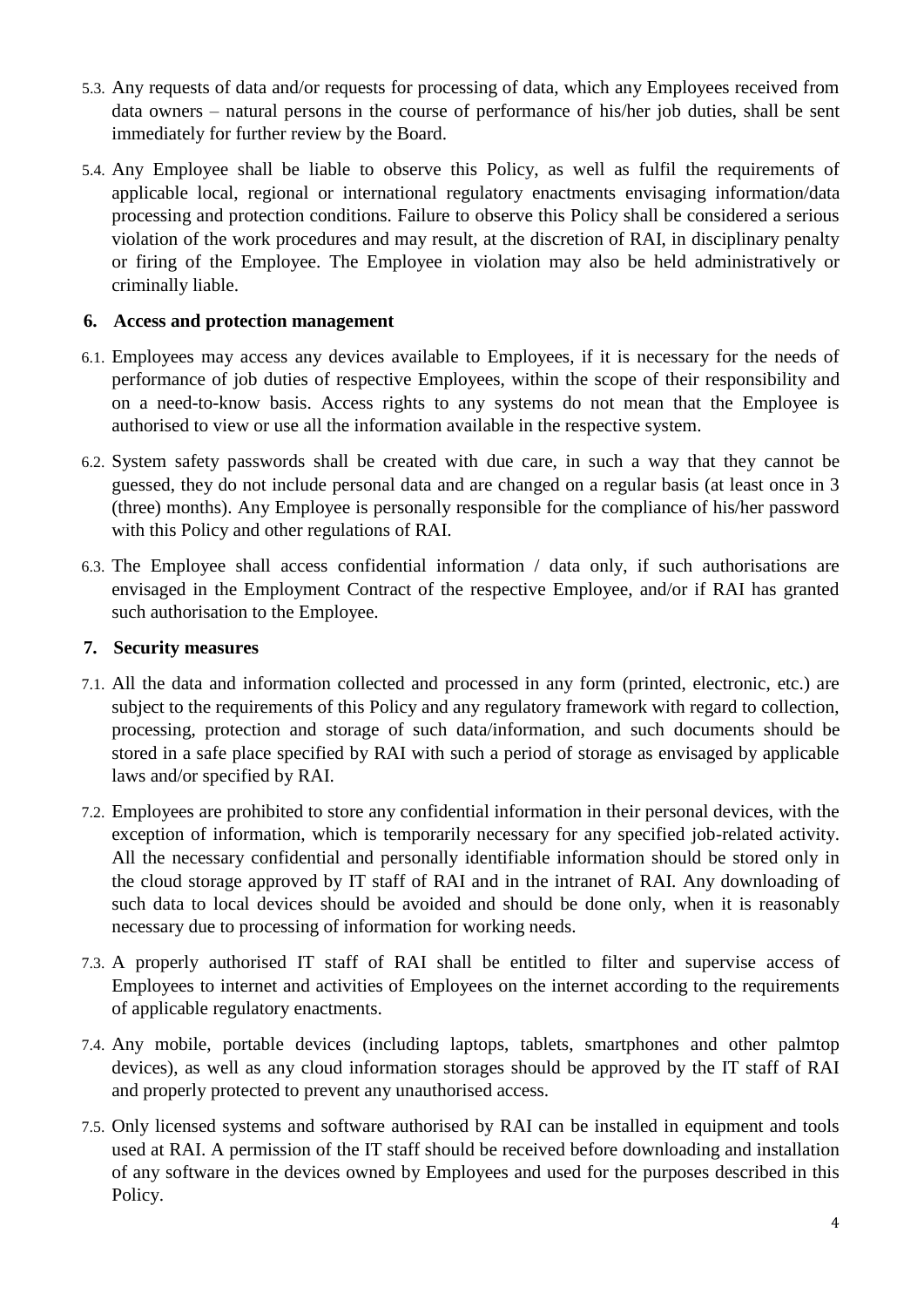- 7.6. In the cases, when Employees use personal (home) devices to access corporate resources of RAI (for example, e-mail, online/cloud databases) Employees shall be liable to observe the requirements of this Policy in the same way, as if they use the equipment provided by RAI. Therefore, it is prohibited to store in the device any RAI-related data and information. Processing of any data is permissible only using the cloud and online storages used by RAI.
- 7.7. In any case it is strictly prohibited to use public access devices (for example, internet cafés, libraries, etc.) unless critically and urgently necessary for job purposes and the Employee's Immediate Superior has given an explicit written consent to such actions.
- 7.8. If the Employee is granted the right to access the file storage system of any RAI's customer or cooperation partner, the Employee should be liable to use the access tools assigned by the customer or the partner and to observe the provided instructions about secure information/data processing requirements (including the encryption system, use of passwords, data usage restrictions, use of specifically intended places, etc.).
- 7.9. As soon as at the RAI's discretion protected data/information are no longer necessary for RAI's operations, such data/information shall be deleted, all its copies shall be destroyed, the Employees involved in processing of respective information/data about their duty to delete/destroy and transfer back to RAI information/data, which they no longer need for the performance of their job duties, and, in particular, return to RAI, delete and destroy copies, if the legal employment relationship with the respective Employee is terminated.
- 7.10. No information/data specified in this policy should be sent, forwarded or submitted in any other ways to a Third party, unless it is necessary for the performance of Employee's job duties, and to the extent it is necessary for the performance of such job duties. If data are forwarded or submitted to Third parties, protection of the data must be ensured and all relevant security measures should be taken.
- 7.11. The Company shall audit the systems used in processing of information/data to control their constant compliance with this Policy and applicable regulatory requirements.

## **8. Prohibited actions**

8.1. Unless specifically indicated otherwise, no equipment, systems or tools belonging to RAI, its customers or cooperation partners should ever or in any conditions be used for any purposes not related to the Employee's job duties or RAI operations.

8.2. The activities listed below are strictly forbidden without any exceptions:

(a) Infringement of rights protected by intellectual property rights of any person or RAI, including, but not limited to use, installation, copying, distribution or storage of any illegal software, online platforms, any other electronic content, for which RAI has no license, in any systems or equipment of RAI;

(b) Unauthorised copying of may copyright-protected materials;

(c) Infringement of rights of any person excessively and unnecessarily collecting and processing personal data of the subject;

(d) Access to data, server or account for such purposes, which are not related to the RAI's commercial activity or performance of Employee's job duties;

(e) Exporting of software, technical information, decryption software or technology in violation of applicable international or national regulatory enactments and/or instructions of RAI;